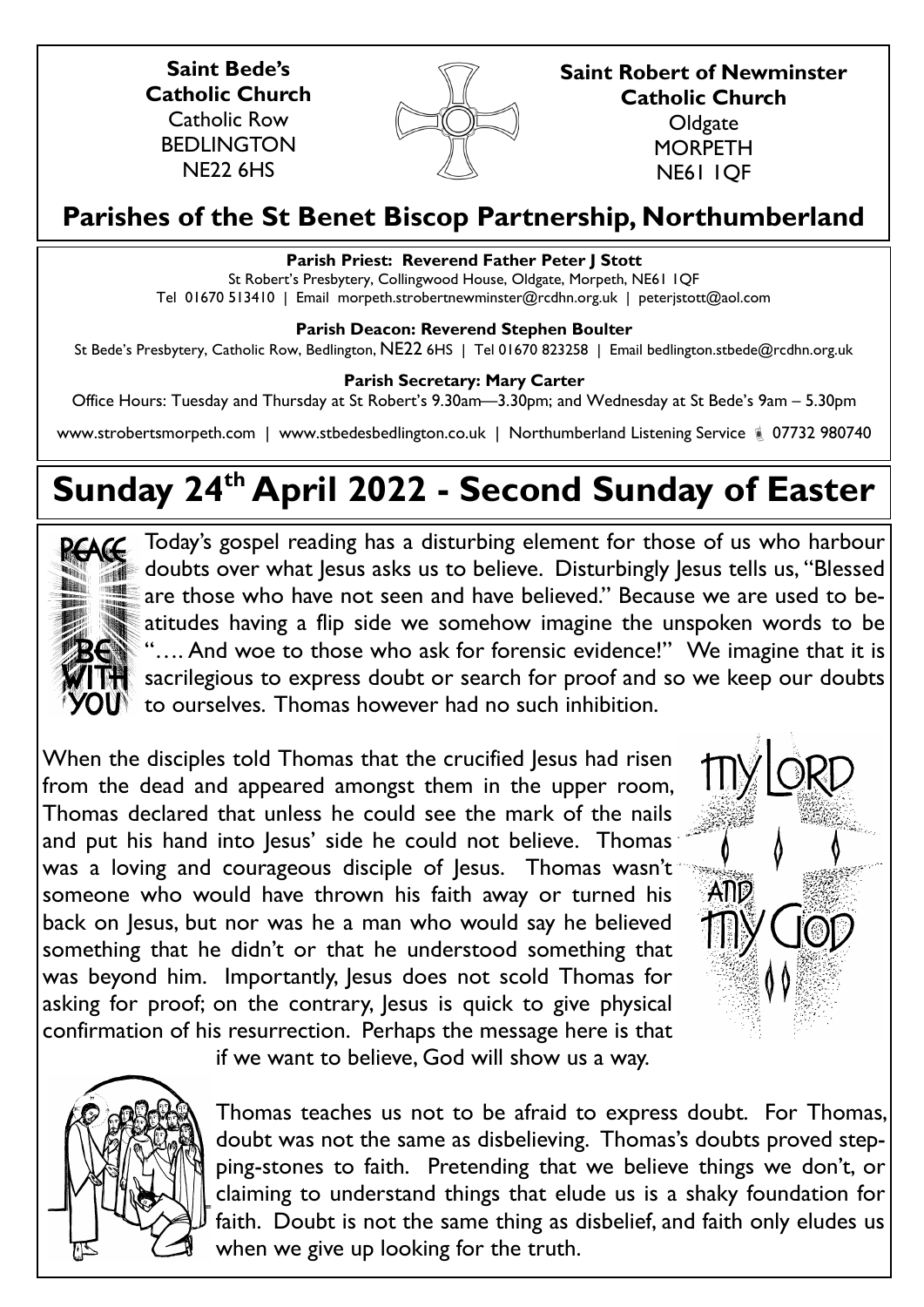

At this time of the Church's year, we are asked to pray for new Members of the Church; Vocations; The Right Use of the Media; the Church; Human Work: Please pray for those we know who are unwell, as well as the many who have no one to pray for them; for those in hospital; for many people who have COVID-19 at the moment; for all who have died recently; and for all whose anniversaries occur at this time.

#### **Sick and Retired Priests Collection**

The Sick and Retired Priests Collection will be taken this weekend, 23<sup>rd</sup>/24<sup>th</sup> April. This Collection is administered by the Northern Brethren Fund, a group of diocesan priests who aim to raise funds every year to help give grants to our sick and retired priests. Each month, the NBF can give up to £450 (depending on their means) to each retired priest, if he requests it. The NBF often pays out over £15K per month. Please note that the Diocese provides accommodation, but does not financially assist our sick and retired priests. Our retired priests receive their state pension and they can also receive an NBF monthly grant.

- In 2021, the Collection raised just **£5,928;**
- In 2020, it raised **£7,908**;
- In 2019, it raised **£21,465**. TOTAL in 3 years = **£35,301.00**

The Northern Brethren Fund is also open to accepting new benefactors through Donations, Standing Orders, or Gift Aid and some people may even like to make the NBF a beneficiary in their Will, as several people in recent years have done. For more information please speak to Father Peter. Please, if you can, support this collection.

#### **Easter Sunday Collections**

Many thank for the Easter Sunday Collection at St Robert's which came to **£1,072.24**.

#### **Good Friday Holy Places**

Very many thanks for a further £262 for Holy Places on Good Friday at St Robert's Church, in addition to the £379.79 collected on Palm Sunday, making a total of **£641.79.** A great amount.

#### **Little Sisters of the Poor Appeal**

There will be a special retiring collection in our churches on the weekend of  $7<sup>th</sup>$  /  $8<sup>th</sup>$  May for the Little Sisters of the Poor. The Little Sisters at St Joseph's Home in Newcastle are finding the current economic climate in-

creasingly more difficult. The emergency lockdown measures they have had to implement to aid efforts to fight the COVID-19 pandemic and keep their residents safe, have



had a massive impact on their fundraising activities and the charitable donations they rely on to meet the ever increasing daily running costs of the Home. The collection will help them continue their work of caring for the Elderly. If you wish to make a private donation, cheques can be made payable to 'Little Sisters of the Poor' can be sent to: St loseph's Home, Westmoreland Road, Newcastle upon Tyne, NE4 7QA. Alternatively, secure, online donations can be made by visiting: www.littlesistersofthepoor.co.uk/ donate-here/

#### **Appeal for Welcomers**

Many thanks to those who have volunteered for the "Ministry of Welcoming" in both of our churches. We have only had nine volunteers in St Robert's for both Masses and at St Bede's we have had four! *Interestingly, not* 



*one man has volunteered for this role!!* Can you help us by being a Welcomer at Church before Mass begins? If you can help with this, coming a little earlier and then welcoming people to our church, making sure people collect their Missalettes, Newsletters and Hymnbooks, it would be greatly appreciated.

Send us your name and contact details.

#### **Confessions**

If you have been away from Church throughout the pandemic, you may feel the need to go to Confession before receiving Holy Communion once again. Please remember that we have Confessions on a Saturday morning at St Robert's Church and a Saturday evening at St Bede's Church. You can also ask anytime if you need to go to Confession.





#### **Children's Liturgy Group**

There is Children's Liturgy this weekend once again, at the Vigil Mass at St Bede's Church and the 9am Mass at St Robert's Church. We encourage all Children at school, up to Yr5 to join the Children's Liturgy Group. Children older than that should remain in Church for Mass.

#### **Parish Catechists for First Holy Communion**

I would like to rebuild our teams of parish catechists to help with First Holy Communion Preparation. The covid pandemic put an end to all that we previously did for preparing our young people for First Confession and Holy



Communion, but now is the time to start thinking ahead to the autumn when we will call together those families and children to be prepared, but we need volunteers from both churches so that we have a group from St Bede's and a group from St Robert's to have the preparation parish based once again. If you would be willing Catechists needed to help, please email the parish office with your details or contact Fr Peter as soon as possible. If there are any

parents from previous years willing to do this, then that would be wonderful. I would also like to appeal for catechists to support those children not in the *Catholic School system and those children and families who are older and who need a different form of "instruction". If anyone can help, or for further information, please contact Fr Peter.*

# **Parish Council Meeting**

St Robert's is to have an in-person Parish Council Meeting on Wednesday 27th April in the upstairs Meeting Room in the Hall. If anyone has any items for discussion, please pass them to Fr Peter via email if possible, no later than Sunday 24th April. It is my hope that as a Parish we can start to look at what is important for us. **As we do not have an elected Parish Council, I open this invitation to anyone who might be interested in coming together to see how we rebuild our parish communities**; *after the covid pandemic what are our priorities as a Church and as a worshipping community*?

#### **Teas and Coffees**

Teas and Coffees are now available after the Vigil Mass at St Bede's Church and also after the 9am Mass at St Robert's. All Welcome.

#### **Collection Envelopes**

We still have many boxes of collection envelopes left at St Robert's Church that parishioners have not yet collected. These boxes are now in the Church and can be collected there.



Has your status for Gift Aid changed in the last year? Please contact us to tell us if your status has changed, otherwise we might be claiming for something we are not able to do! Please contact us at the Parish Office. Likewise if you feel you would like to join the Gift Aid scheme if you are a UK taxpayer, let us know and we will let you have the correct paperwork.

#### **Altar Servers Needed**

If any young people are willing to become Altar Servers at either St Bede's or St Robert's Churches, please contact Fr Peter as soon as possible.

#### **Missio Red Boxes 2021 - Thank you!**

In 2021, St Robert of Newminster Parish raised **£2,130.00** through our Red Boxes and donations to Missio and the Mill Hill Missionaries. Thank You! Our missionary community here at St Robert's is part of a worldwide network of people supporting missionaries through prayer and financial assis-



tance. The founder of this network (APF/ Missio), Pauline Jaricot, will be beatified in May this year. This remarkable lay woman's life was marked by intense suffering and great trust in Today. Tomorrow. Together. God. Pauline's life helps us to see how every prayer, however short, and every contribution,

however small, is valued by God and can transform the world for the better. Thank you for being part of Pauline's legacy. Visit missio.org.uk to find out more about Pauline, and how your support of Missio changes lives for the better. If your Red Box needs to be emptied or if you would like to make a donation to Missio, please contact Elizabeth Dixon. Thank you.

#### **Heritage Open Day Parish Support**

Heritage Open Days will be held in September, for us it will probably Friday 16<sup>th</sup> and Saturday 17<sup>th</sup> September. This may seem a long way away. But if St Robert's Church and Presbytery is to be in-

volved in this, we need to know we have enough help to do this. We need some people prepared to help erect two displays in Church and two in the Presbytery beforehand. We also heritage open days need others willing to be available on the day to



welcome visitors both in the Church and in Collingwood House. If you think you could be available in preparation and on the day please let us know by contacting Fr Peter or Mary in the Parish Office, where we will keep a list of who is offering help. Thanks to those few who have already offered!



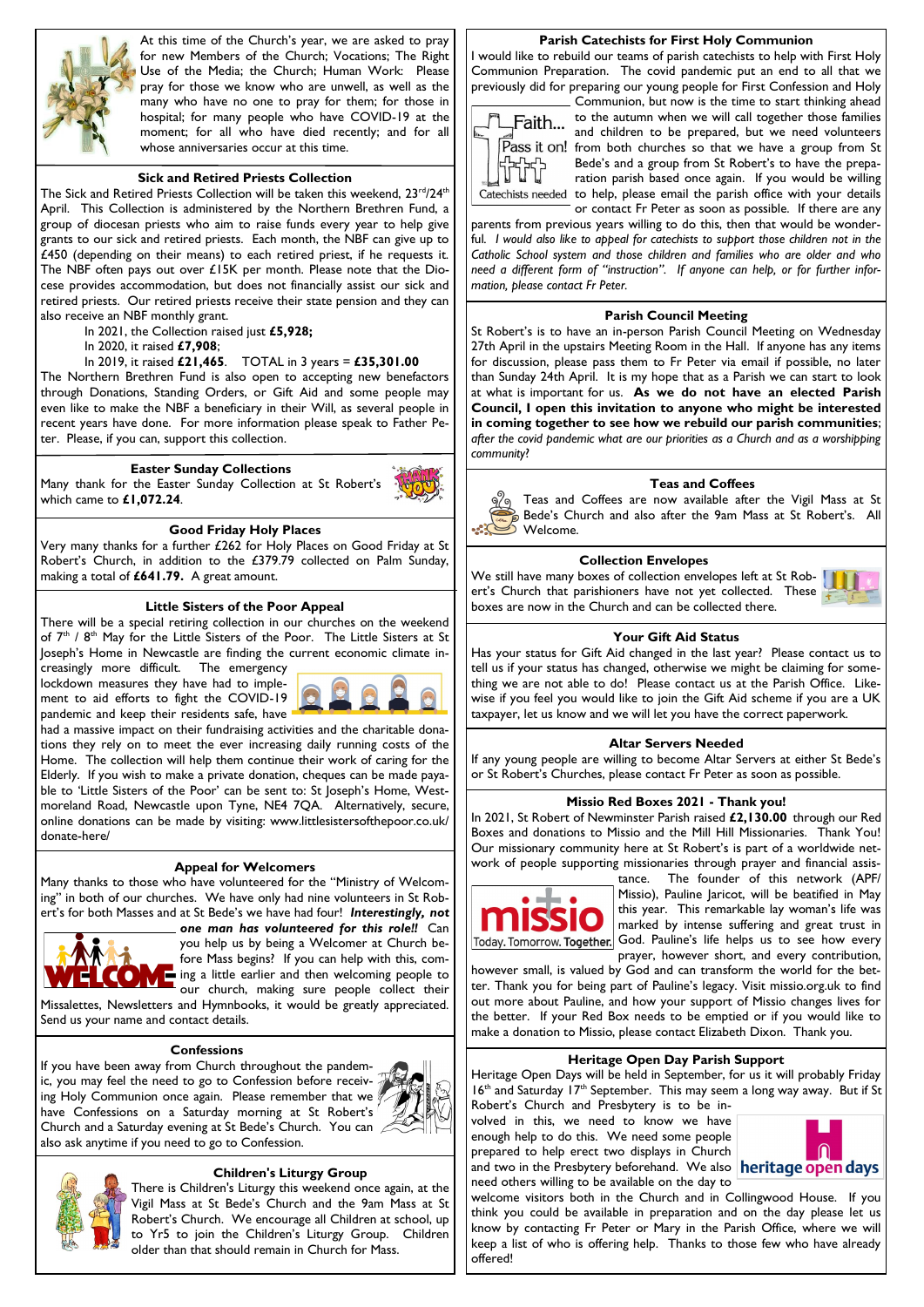#### **St Robert's Hymnbook Amnesty**

Do you have one of our hymnbooks at home? The increased number of people at Mass on Easter Sunday highlighted a problem with the number of hymnbooks we have at St Robert's Church. When originally

bought, there were 200 hymnbooks, but we ran out at both the 9am Mass (attendance was 181) and the 11am Mass  $(attendance was 194) so obviously some hymnbooks are$ missing! You may have accidentally removed a hymn book from the church … we've all done it! If you have one (or



more!) hymn book(s) at home, do please return to the church. Hymn books are expensive and we prefer not to have to buy more. Thank you.

#### **Divine Mercy Devotion**

Divine Mercy Devotions have now resumed. The next meeting will be held on Thursday at 7pm in St Robert's Church.



**Catholic Women's League**

The next meeting of the CWL will be held on Thursday 28<sup>th</sup> April, at 10.30am in St Robert's Church Hall. Open to new members who might wish to experience prayer and spirituality, friendship, fellowship and fundraising.

#### **Newsletter by Email**

Could you help us offset our carbon footprint by receiving the Newsletter by email. You will receive the e-version newsletter on a Friday evening rather than waiting for the paper copy at Sunday Mass. Email us with your details.



#### **"Encountering The Son" Faith Booklet**

The Diocesan Vicariate for Faith and Mission has now produced the 'Encountering the Son' booklet, which is the second of a series of three booklets to accompany the Year of the Eucharist and our Diocesan Synodal reflection. The booklet is available on the Diocesan website https:// diocesehn.org.uk/wp-content/uploads/2022/03/Year-of-the-Eucharist-Encountering-the-Son-reflection-booklet.pdf

## **COVID Guidelines and Coming to Mass**

You are invited back to Sunday Mass but obviously you have to have common sense about the spread of the virus. We ask that you use the hand sanitiser gel on entrance to the Church and it is also available in the benches



which we encourage you to use before coming forward to receive Holy Communion. Face Coverings are optional but are advised during this increased time of infection. There are no longer any social distancing rules. If you have symptoms, tested positive for the coronavirus, or someone very close to you has, you should

not attend church until you are sure you are clear of the virus. In this way we can continue to keep church a safe place for all those who do attend.

#### **Stella Maris (Apostleship of the Sea)**

Stella Maris is holding a Day of Prayer & Pilgrimage to the Holy Island of Lindisfarne on Saturday 4th June 2022, led by the Rt Rev

Paul Mason, Stella Maris Bishop Promoter, England & Wales. The pilgrimage starts at 12 noon. All are invited. Please check tide times. Celtic Prayers on the Green 12noon; Concelebrated Mass in St Mary the Virgin Church



3pm; Saturday Safe Crossing Times 9:10am – 5.05pm. Parish groups, families & individuals all welcome. For further information please contact Regional Port Chaplains Paul Atkinson (07906 212 426) or Peter Barrigan (07713 924 504)

#### **Diocesan Vacancies**

Four vacancies are currently being advertised by the Diocese of Hexham and Newcastle …



- **Diocesan Head of Safeguarding**, full-time generally Monday to
	- Friday. Closing date for Applications 5<sup>th</sup> May.
- **Hexham, St Mary - Parish Secretary**  20 hours a week, .
- **Hexham, St Mary Cleaner** 14 hours a week. Closing date for applications: 4<sup>th</sup> May 2022.

All of the above vacancies can be viewed online … www.rcdhn.org.uk

#### **Cards at Cheap Prices**

Our churches have a selection of cards available for many occasions. The good thing about our cards is their price! They are much cheaper than anywhere else and the quality is just as good. Obviously most of them have a religious theme, but why go anywhere else? If we don't have it, ask and we'll look into see how we can get new stock!

#### **Holy Island Vinnie Camp 2022 - Volunteers urgently needed**

Holy Island Camp will be running holidays for children in 2022. Our helpers are all volunteers and in order to go ahead successfully in 2022 we urgently need new volunteers to help in the kitchens, preparing food, washing up and clearing the dining hall. We also need caretaking staff who

would be able to carry out a cleaning role. The work is tiring but also fun (you would be joining an established and very welcoming team) and the young people benefit enormously from a traditional seaside type holiday. The commitment can be for as little as three days a year in Term Time or more if you are able to help on multiple weeks or



through the Summer Holidays. Camp 2022 will run for the first two separate weeks of the Summer Holiday and the last two. All helpers will be required to obtain a free Diocesan DBS check and some training. If you are interested, please visit our website https://www.svp.org.uk/microsite/holyisland/about-camp

#### **Holy Island Camp Social and Ceilidh**

Calling all existing and new Volunteers and Friends. Holy Island Vinnies Camp will be holding a free social/ Ceilidh on Saturday 28th May 7.30pm - 11.30pm at Blackfriars @The Ouseburn. All welcome. Please email: BarbaraT@svp.org.uk for tickets, as numbers are limited.

#### **Food Donations**



The Diocesan Justice and Peace Group need donations to support refugees and asylum seekers. If you can help with any of the following items, please leave in the box in the Church porch. **Tinned Tomatoes; Chickpeas; Tinned Fish (e.g. tuna); Biscuits, Rice, Sugar, Toilet Roll, Shampoo, Shower Gel, Soap, Deodorant, Toothpaste,** and **Toothbrushes.** 

#### **Wansbeck Food Bank and Matthew Project Donations**

We now have an extra box *[with a red lid]* at the back of St Robert's Church for the Wansbeck Valley Foodbank *[financial donations can also be made online]* and the food bin for the Matthew Project is at the back of St Bede's Church. Donations of all non-perishable food items are welcome to be placed into the bins for those less fortunate than ourselves.



#### **Christian Aid Week - 15th to 21st May**

Christian Aid Week starts with an ecumenical service on Sunday 15th May at 4pm in Morpeth Methodist Church. You are invited to join in to pray for all those in need throughout the world, and for the success of Christian Aid Week. Also, if you can help deliv-

er collection envelopes please sign up on the list or contact Gerry Harber on <sup>®</sup> 01670 517829.

#### **Sponsored Walk**



Gerry Harber is taking part in The Great Outdoors Challenge walking across Scotland in May. His route this year is about 200 miles, from Acharacle to Muchalls near Stonehaven. He is asking for sponsorship for Christian Aid. You can sponsor him after Mass on Sundays or you can make a donation via Just Giving at: www.justgiving.com/Gerald-Harber1.

#### **New Parishioner and Updated Information**

Are you new to the Parish? Have you completed the "Keeping in Touch" form with your details? Are you a regular parishioner who has moved house and need to update your details? Please complete one of the forms available at Church and send back to us. If you want this form emailed to you, please let us know and then you can complete it on your own computer and email it back to us.

# **Coping with Cancer North East**

Coping with Cancer is a charity that offers support to those affected by cancer, this includes counselling, coaching and complementary therapies.



Their services are free to anyone who is or has been affected by a cancer diagnosis, including family, friends, and carers. They offer our services across the whole of the North East. Almost everybody knows someone who is or has been affected by a cancer diagnosis and we are ready to support

them. Please find their website address below for further information on the help that they provide: https://copingwithcancer.org.uk/

#### **The Northern Cross**

We receive The Northern Cross monthly, a newspaper for the Diocese of **northerne** Hexham and Newcastle. Available now at the back of Church